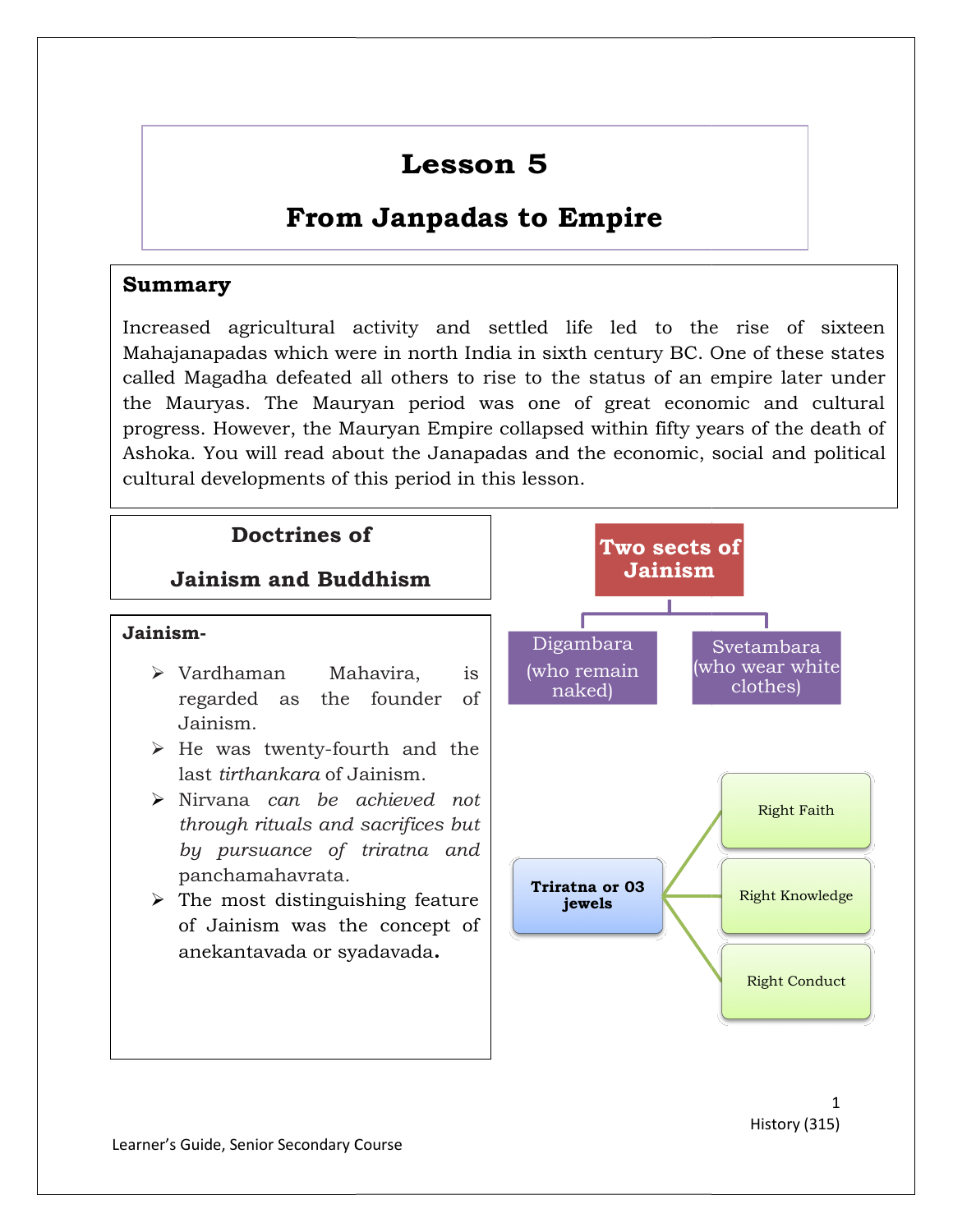

History (315)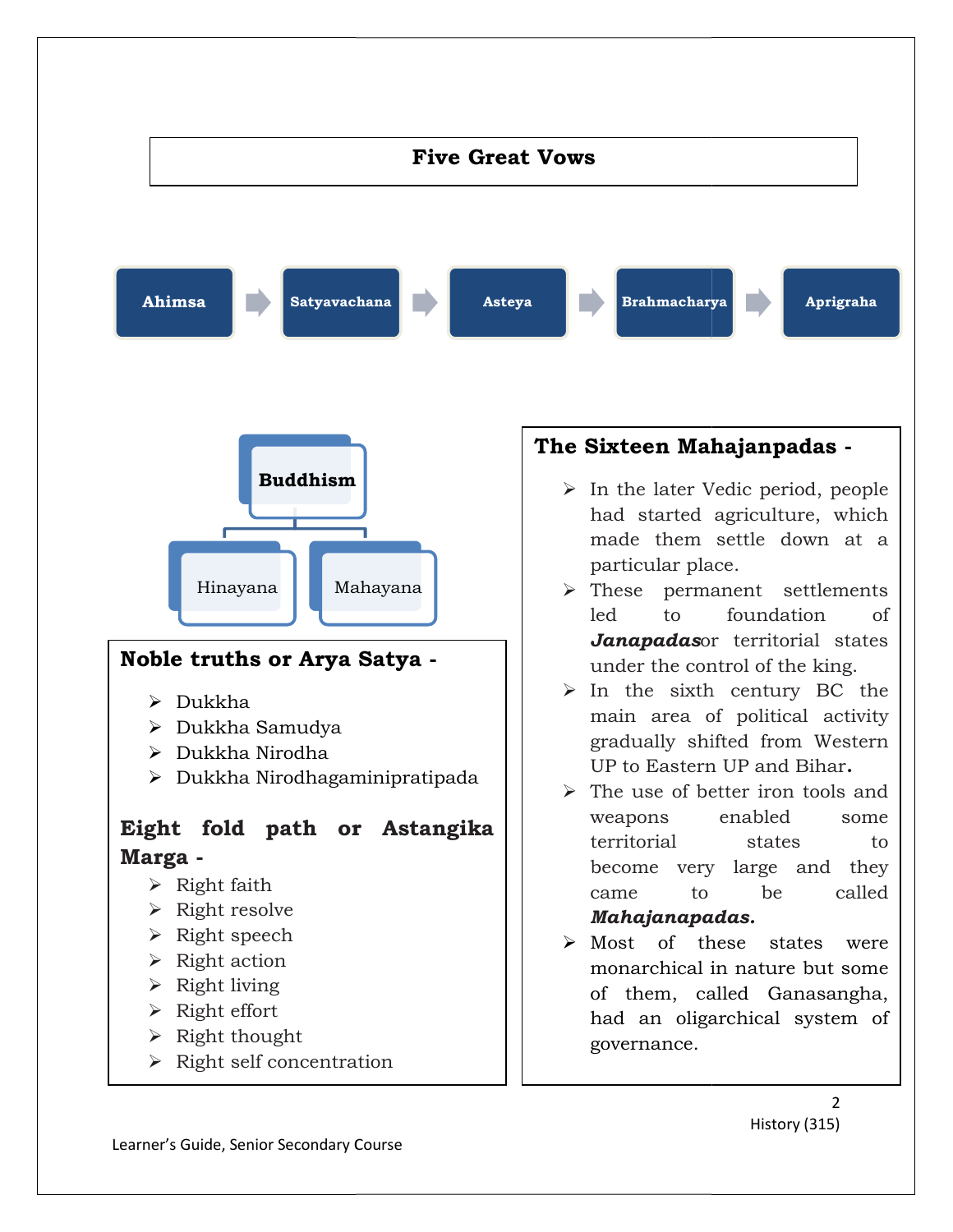#### Rise of Magadh-

- The political fight among these mahajanapadasled ultimately to one of them namely Magadh to emerge as the most powerful state and the centre of a vast empire.
- The earliest important ruler of Magadh was the king Bimbisara, who ruled from 544 to 492 BC.
- He married the sister of the king of Kosala. She brought in dowry the territory of Kashi.
- His other wives were daughters of the chiefs of Lichchavi and Madra.
- Ajatasatru first came into conflict with his maternal uncle.
- He asked Ajatasatru to return the territory of Kasi.
- Ajastasatru not only retained Kasi, but also added Vaishali to Magadh.
- Ajatasatru was succeeded by Udayin and his main contribution was building a fort on theconfluence of river Ganga and river Son at Pataliputra or Patna.
- Udayin was succeeded by the dynasty of Shishunaga.
- The most important achievement of Shishunaga was to defeat Avanti (Malwa) and make it a part of Magadh.
- The Shisunaga dynasty was succeeded by the kings of the Nanda dynasty.
- Mahapadma Nanda was its most important ruler.



#### Mauryan Dynasty-

- Chandragupta Maurya (321–297 BC)- Founder of the dynasty.
- $\triangleright$  Bindusara (297–269BC)-He promoted trade and cultural interaction with Greeks.
- Ashoka (269–232BC)-Fought a major war with Kalinga around 261 BC in which large number of people were killed or imprisoned.

#### Ashoka and his Dhamma-

- $\triangleright$  It was a code of conduct or ideal social behaviour common to all religions of the world.
- Dhamma included compassion (daya), charity (dana), truthfulness, purity and gentleness.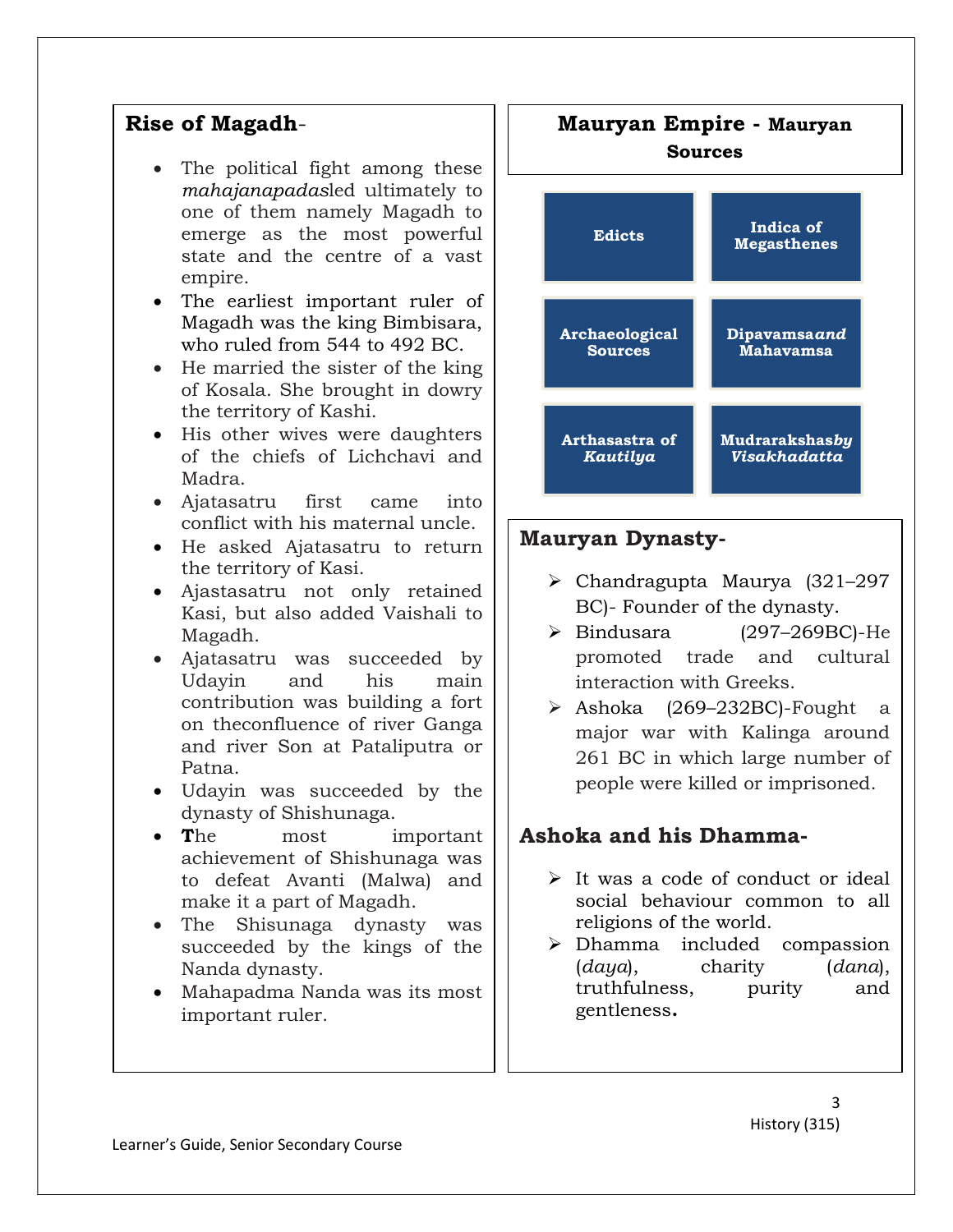#### Decline of the Mauryas-

- After the death of Ashoka, the empire got divided into two parts.
- One of the main reasons for decline could be the succession of weak rulers.
- The reason of decline was inherent in the structure of the vast centralized empire itself.

#### India under the Mauryans-

- $\triangleright$  The Mauryas established an elaborate system of administration in which king played the chief role.
- $\triangleright$  The king appointed a council of ministers called mantra parishad.
- $\triangleright$  Among all the executive officials samaharta was the most important. His responsibility was to supervise collection of taxes fromall types of sources.
- $\triangleright$  Apart from Magadh with its capital at Patliputra, the Mauryan Empire was divided into four other provinces.
- $\triangleright$  These were put under the control of royal princes called *kumara*.

#### Economy, Society and Art

- $\triangleright$  The mainstay of economy in this period was agriculture.
- $\triangleright$  The balior land tax was the main item of revenue, levied at the rate of one sixth of the produce.
- $\triangleright$  Peasants had to pay many other taxes like pindakara, hiranya, bhaga, bhogaetc.
- Mining and metallurgy were another important economic activity.
- $\triangleright$  Craft activities were also a major source of revenue to the state.

### Society-

- Varna system continued to exist and brahmanas and kshatriyas dominated the social hierarchy.
- Shudras could be involved in the agricultural and artisanal activities.

#### Art-

- The Mauryan period provides the earliest examples of ancient Indian art and architecture.
- Ashokan pillars at Rampurva, Lauriya Nandangarh and Sarnath present excellent examples of stone sculptures
- Our national emblem comes from the Asokan pillar at Sarnath near Benaras.
- Rock cut architecture like Lomasa Risi cave in the Barabara hills near Gaya belonging to the Mauryan period.
- Polished stone sculpture of a *chauri*-bearing female known as Didarganj Yakshini is most famous.